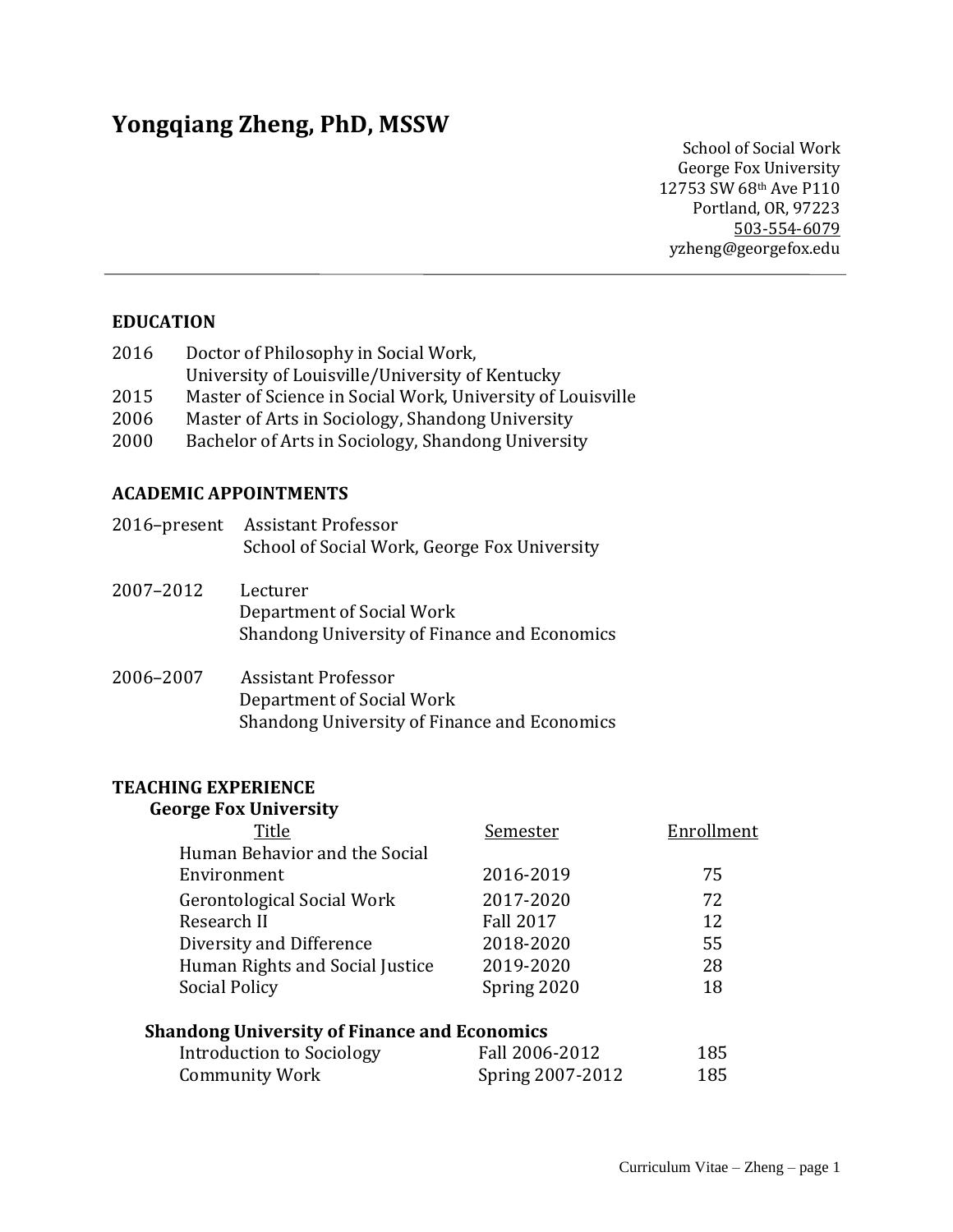| Social Research Essentials      | Spring 2010-2012      | 55 |  |
|---------------------------------|-----------------------|----|--|
| <b>University of Louisville</b> |                       |    |  |
| Introduction to Social Work     | Fall 2013             | 20 |  |
| Death and Grief                 | Fall 2014 Spring 2015 | 27 |  |

#### **SERVICES**

Faculty Senate, George Fox University, 2020 Institutional Review Board: Animal Care Subcommittee, George Fox University, 2018 Faculty Liaison to MSW Student Representatives, George Fox University, 2017-2020

#### **GRANTS**

Faculty Development Research Grant, George Fox University, 2020 Principal Investigator: President's Commission on Diversity and Racial Equality (CODRE), Graduate Student Research Grant, University of Louisville, 2013–2014

#### **FELLOWSHIPS, HONORS & AWARDS**

Faculty Achievement Award for Graduate Teaching Nominee, 2020 Graduate Dean's Citation, University of Louisville, Fall 2016 University Fellowship, University of Louisville, \$42,000/year, 2012-2016 Outstanding Graduate Student Thesis, Shandong University, Fall 2006 Governor's Scholarship, Shandong University, 2000-2006 Outstanding Graduate Student, Shandong University, Fall 2000

## **CERTIFICATIONS and PROFESSIONAL SOCIETIES**

| 2018–present | Member, North American Association of Christians in Social Work |
|--------------|-----------------------------------------------------------------|
| 2016–present | Member, Gerontological Society of America                       |
| 2009-present | Licensed Social Worker, China                                   |
| 2013–2014    | National Association of Social Workers (NASW), Kentucky Chapter |

#### **BIBLIOGRAPHY**

## **Peer-reviewed Publications**

- **Zheng, Y.,** Cotton, A.C., He, L., & Wuest, L.G. (2020) Spirituality Integrated Interventions for Caregivers of Patients with Terminal Illness: A Systematic Review of Quantitative Outcomes. *Journal of Religion and Health (Under Review).*
- He, L., van Heugten, K., & **Zheng, Y.** (2020). Issues of Elder Care Among Migrant Workers in Contemporary Rural China: Filial Piety Redefined from a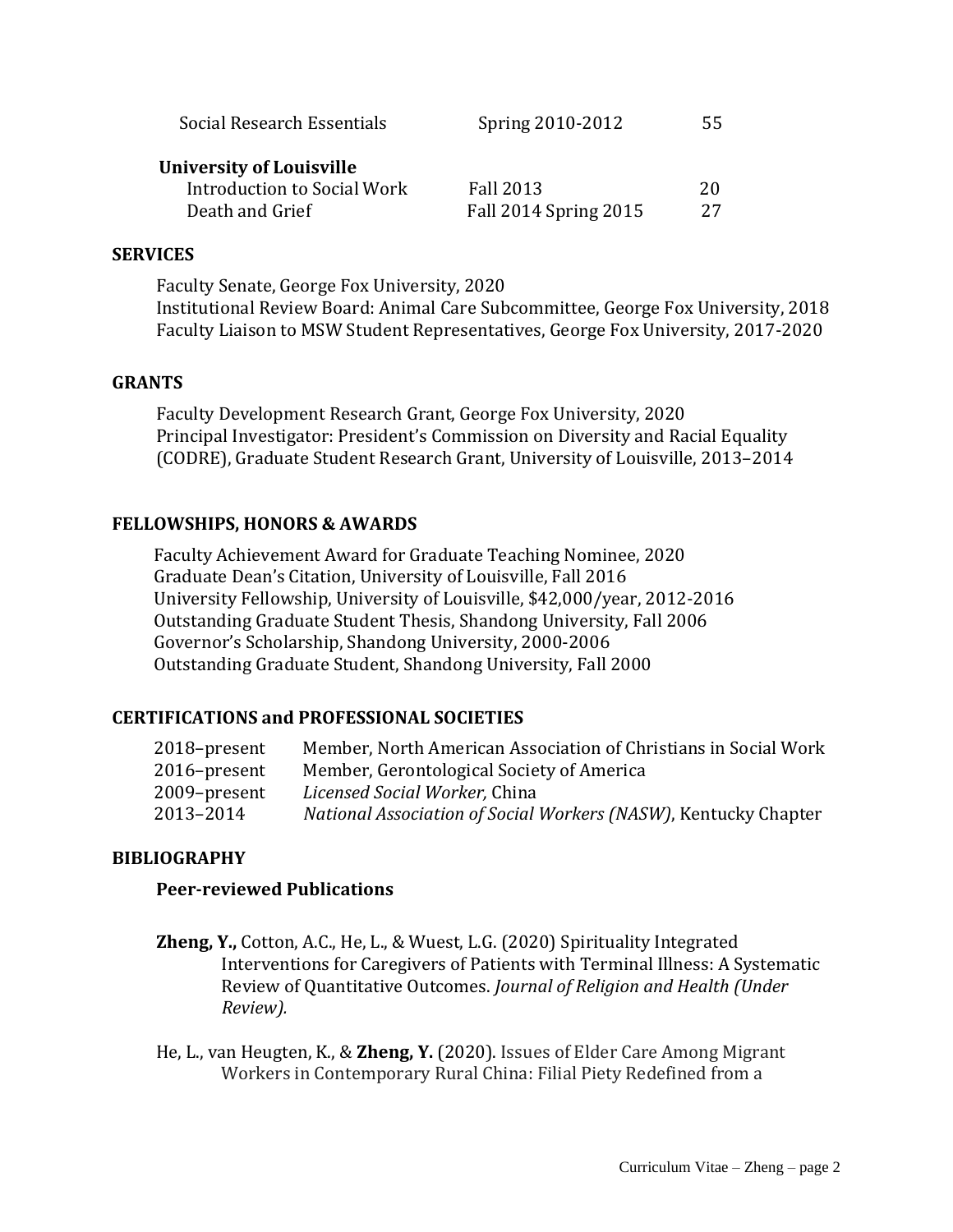Foucauldian Perspective. *Journal of Aging & Social Policy (Accepted for publication).*

- **Zheng, Y.**, Wuest, L.G. (2019). Assessing factors impacting parental grief among older Chinese parents. *Death Studies.* doi.org/10.1080/07481187.2019.1616854
- Head, B. A., Schapmire, T., & **Zheng, Y.** (2017). Telehealth in Palliative Care: A Systematic Review of Patient Reported Outcomes. *The Journal of Hospice and Palliative Nursing, 19(2),* 130-139*.*
- **Zheng, Y.**, Lawson, T.R., & Head, B. A. (2017). "Our Only Child Has Died" A Study of Bereaved Older Chinese Parents. *Omega: Journal of Death and Dying, 74(4), 410-425.*
- **Zheng, Y.**, Head, B. A., & Schapmire, T. (2016). A Systematic Review of Telehealth in Palliative Care: Caregiver Outcomes. *Telemedicine and e-Health, 22*(4), 288- 294.
- **Zheng, Y.**, & Lawson, T.R. (2015). Identity Reconstruction as Shiduers: Narratives from Chinese Older Adults Who Lost Their Only Child. *International Journal of Social Welfare, 24*(4), 399-406.

## **Peer-reviewed Publications in Chinese**

- **Zheng, Y.**, & Gao, J. (2010). How Could Social Policy Be a Productive Factor? *Journal of Nantong University (Social Science Edition)*, *26*(5), 52-57. Reproduced in *Social Work,* vol.3, pp 16-21, 2011, by Publications of Information Center for Social Science, Renmin University of China.
- **Zheng, Y.** (2006). Social Network Analysis in Modern Sociology Research. *Dongyue Tribune, 27*(5), 64-66.
- **Zheng, Y.** (2000). Analysis on Neighborhood Relations of the Community Residents in Jinan. *New Oriental*, 3, 129-132.

## **INVITED ACADEMIC PRESENTATIONS**

- **Zheng, Y.** (2019, November). *Effect* of *Spirituality Integrated Intervention on Caregivers to People with Terminal Illness.* Presented at North American Association of Christians in Social Work 2019 Annul Conference, Indianapolis, IN, USA
- **Zheng, Y.** (2019, May). *Telehealth Intervention in Palliative Care.* Presented at East China University of Science and Technology, Shanghai, China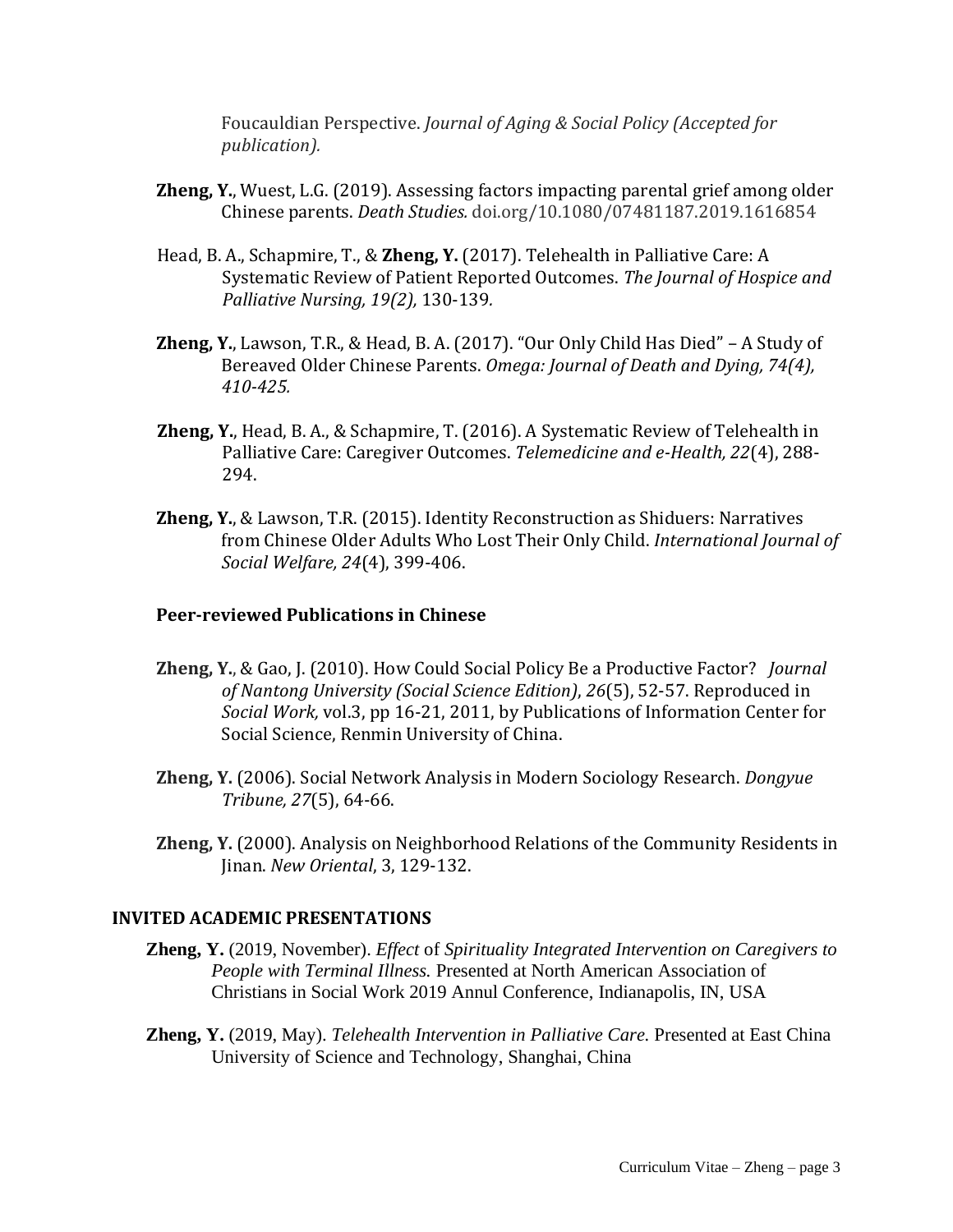- **Zheng, Y.** (2019, May). *Rethinking Gerontological Social Work Education for MSW Students.* Presented at East China University of Political Science and Law, Shanghai, China
- **Zheng, Y.** (2018, November). *Assessing Factors Impacting Parental Grief.* Presented at North American Association of Christians in Social Work 2018 Annul Conference, Hartford, CT, USA
- **Zheng, Y.** (2018, July). *Social Workers' Role in A Hospice or Palliative Setting.* Presented at Pudong People's Hospital, Shanghai, China
- **Zheng, Y.** (2018, June). *The Training, Challenges and Innovations in Gerontological Social Work.* Presented at Linyi University, Shandong, China
- Lawson, T. R., & **Zheng, Y.** (2016, June). *Social Workers' Role in the Interdisciplinary Medical Team.* Presented at the Medical Social Worker Workshop, Shanghai, China
- Lawson, T. R., & **Zheng, Y.** (2015, August). *Thoughts and Ideas about Social Work in the Global Context.* Presented at the Social Worker Association of Shanghai Pudong, Shanghai, China
- Lawson, T. R., & **Zheng, Y.** (2015, August). *Social Work Education in the US.* Presented at the 12th Annual Conference of the Chinese Association of Social Work Education, Hohhot, China
- Boamah, D., Fields, M., Brown, L., & **Zheng, Y.** (2014, April). *Impact of Nutrition Programs on the Overall Health of Community-Dwelling Older Adults*. Presented at the 2014 Kentucky Association of Social Work Educators (KASWE) conference, Bowling Green, KY
- Faul, A., Lawson, T., Boamah, D., Boes, C., Brown, L., Fields, M., Thompson, J., & **Zheng, Y.** (2013, June). *Lower-Income, Vulnerable Older Adults: Effects of Nutritional Programs on Aging in Place.* Poster presented at the 30<sup>th</sup> Summer Series on Aging, University of Kentucky, Lexington, KY
- **Zheng, Y.** (2006, August). *Social Capital and Public Goods Supply: A Case Study in Shandong Province.* Paper presented at the 5th Annual Conference of Chinese Association of Social Work Education, Jinan, China

## **FAULTY CAREER DEVELOPMENT ACTIVITIES**

Attended Conference, "Oregon Coalition for Living Well with Serious Illness", Portland State University, Portland, 2019